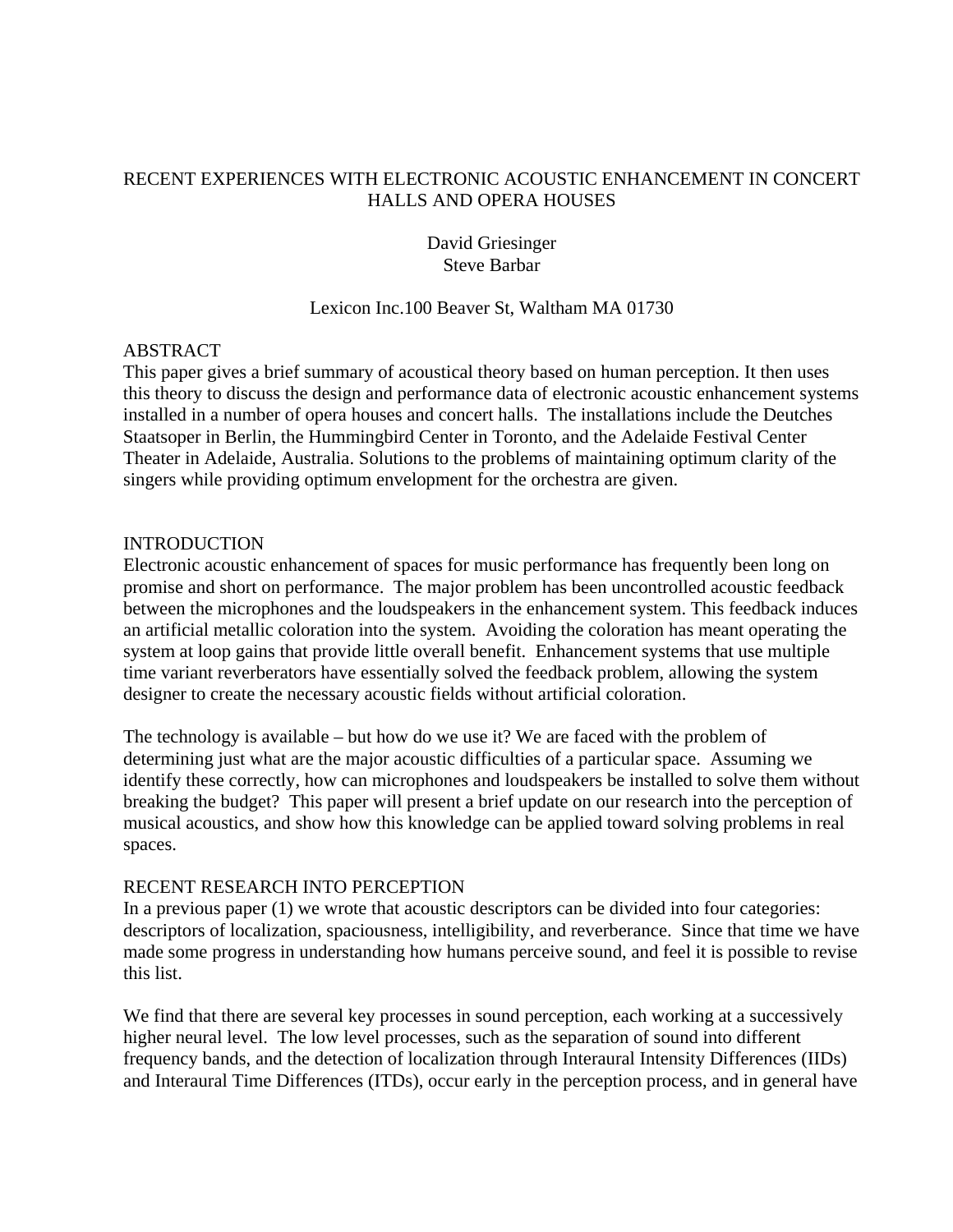very short time constants. Higher level processes can take substantial amounts of time to complete. The time constants are vital to the way we perceive room acoustics.

## LOW LEVEL PROCESSES:

- 1. The analysis of incoming sound pressure into frequency bands. This analysis takes place on the basilar membrane and is fundamental to the hearing process. At the lowest level we hear sounds in separate frequency bands.
- 2. The detection of rapid increases in level in individual frequency bands. This "rising edge" detection occurs early in the neural process and is the first step in the detection of the starts of individual foreground sound units. In speech these individual sound units are called "phones". In music they are called "notes".
- 3. The detection of interaural time and level differences in each frequency band. These interaural time and level differences are gated with the "rising edge" data to determine the azimuth of the sound source. When the "rising edge" data is absent – when the sound is continuous – IID and ITD still determine azimuth if they are stable and consistent. For example, when a sound occupies several critical bands the IID and ITD should be the same for each band.
- 4. The determination of the average uncertainty in the IID and the ITD. In an acoustic environment these uncertainties are primarily due to fluctuations in the both the IID and the ITD. These fluctuations are caused by interference between the direct and reflected sound. Fluctuations in IID and ITD that occur during the rise time of a sound event broaden the source image. Fluctuations that occur later can be interpreted as room sound or as envelopment, depending primarily on when these fluctuations occur relative to the sound events.

Of these low level processes the most basic is the analysis of sound into frequency bands. In all the processes that follow this separation has already occurred. Thus when we speak later of localization or envelopment we are not assuming these perceptions to be independent of frequency. Localization can be sharp at high frequencies, and at the same time it can be poor at low frequencies. If a particular sound event includes both high and low frequencies the sharpness of localization in the different bands can be separately perceived – although in overall impression the most accurately localized bands will dominate. The same frequency selectivity applies to envelopment. The frequency dependence of intelligibility, localization, and envelopment is particularly important to musical acoustics.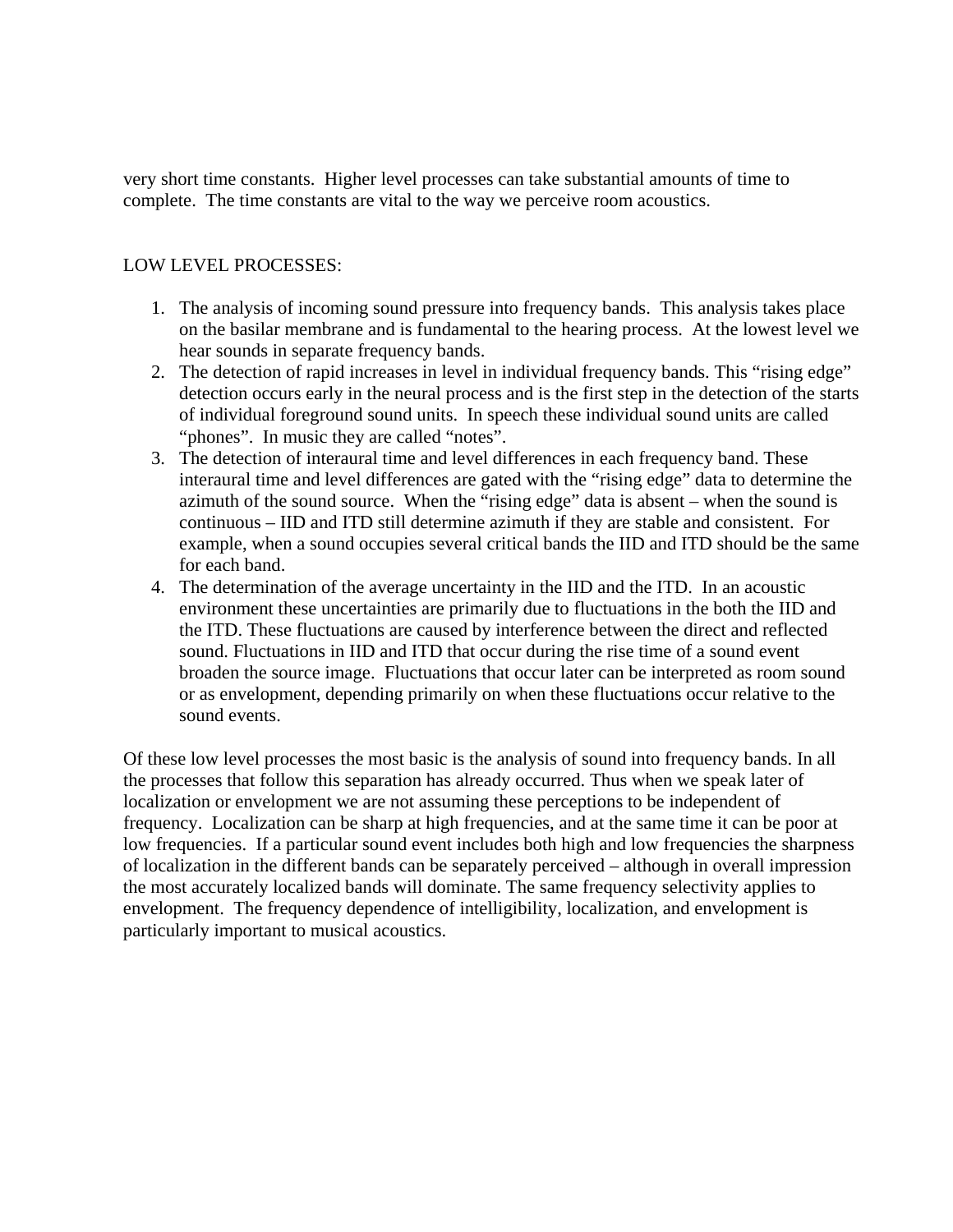# HIGHER LEVEL PROCESSES, IN APPROXIMATELY THE ORDER THAT THEY OCCUR:

- 1. The parsing of sounds into individual units, the phones and the notes. To perform this parsing the hearing process must find where one sound event ends and another begins.
- 2. Thus detecting the ends of sound events is often as important as detecting the beginnings. The determination of the direction and timbre of individual sound events.
- 3. The organization of groups of sound events into foreground streams. In speech the phones from a particular speaker are organized into phrases and sentences. In music the foreground streams consist of musical lines from individual instruments or sections.
- 4. When there are several speakers talking at the same time, we organize the sound units from each of them into separate streams. Likewise there can be several simultaneous foreground sound streams.
- 5. The stream formation process sorts individual sound events using all available clues, such as direction, timbre, and pitch. Thus the azimuth of a particular event can help assign it to a stream.
- 6. The formation of a "background stream" that contains the sounds perceived between elements of the foreground stream. The background stream contains room noise, reverberation, etc. While there can be several foreground streams, there is only one background stream.

We wish to emphasize that the formation of sound streams is a vital part of our sonic perception. We perceive localization, timbre, and reverberation much more strongly in a series of connected sound events than we do in individual, isolated sound events. For example, when we hear the reverberation from a loud chord that is followed by silence, the reverberation becomes a foreground sound event – we can apply the entire analysis power of our brains to it. When the reverberation is heard during the gaps between syllables of speech an entirely different neural process is involved in its perception. This perception is not of an event, but of a continuous stream of sound. If the reverberant level is strong and there are significant fluctuations in the IID and ITD during these gaps we will perceive significant envelopment. During and after the stream formation process several further actions occur:

- 7. The assignment of meaning to the various foreground streams.
- 8. The inference of source distance from the relative strength of the foreground and background sound streams.
- 9. The interpretation of the fluctuations in the IID and ITD as either a "room" impression, or as envelopment. This interpretation depends on the time delay between the end of the sound event and the reflected energy that produces the fluctuation.

Of the higher level processes, the parsing of sounds into individual events is by far the most critical. Speech comprehension drops very rapidly when noise or acoustic conditions prevent the reliable detection of the ends and beginnings of phones. This is why the modulation transfer function of an acoustic channel is a meaningful measure of speech intelligibility.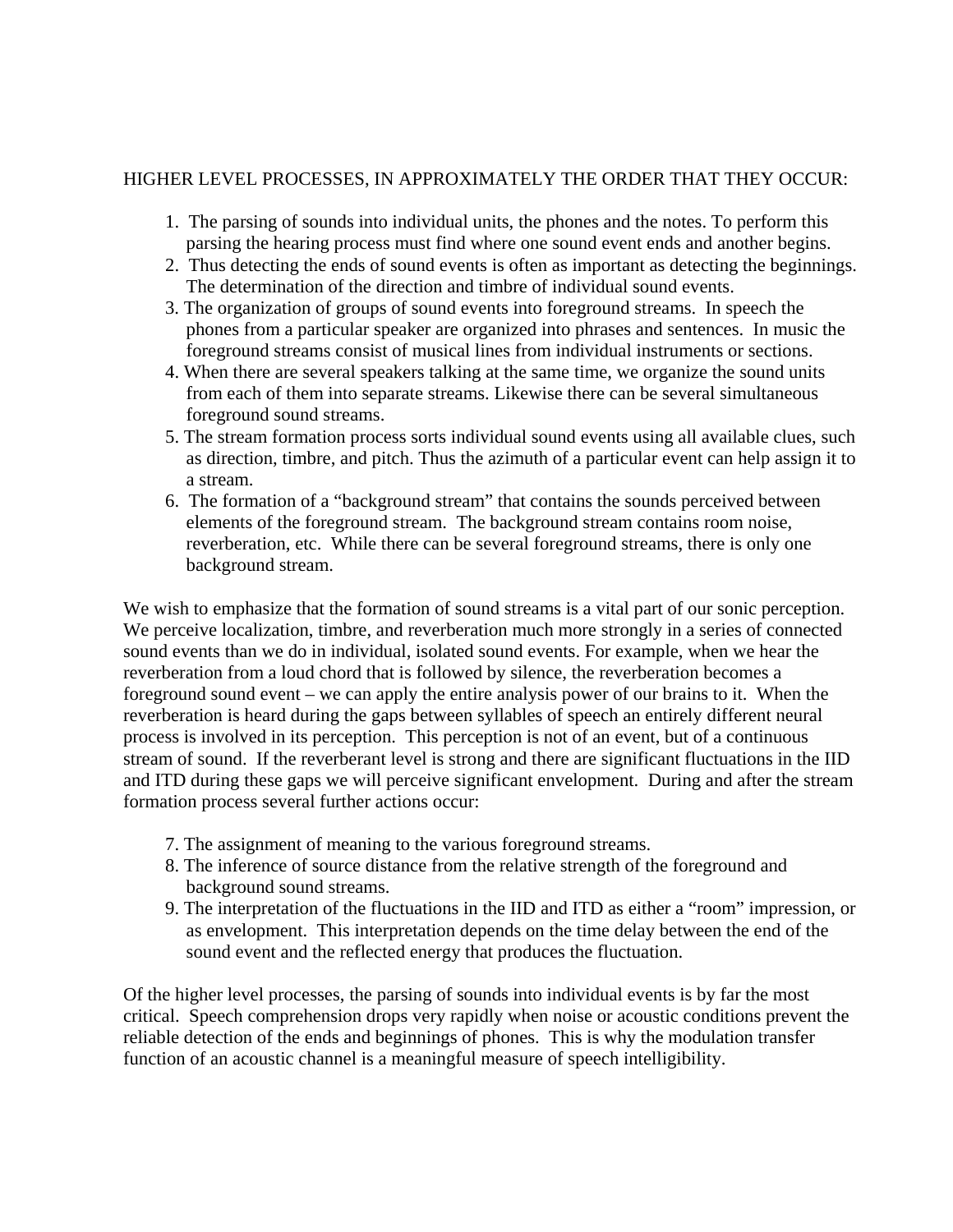From the nature of the event detection process we can see that:

- 1. The effect of early lateral reflections on localization will depend on the rise time of the sound events used as a sound source.
- 2. Where sound events have rapid attacks the sharpness of the sound image (the apparent source width) is determined by the presence or absence of reflected energy that arrives during the rise time of the sound event. The gating of localization with the "rising edge" data gives a significant advantage to us as a species. The rise time of sounds is usually not corrupted by reflections. Speech phones can rise quite rapidly – in under 10ms. Thus speech can be accurately localized even in small spaces. The same is true of musical sounds from many solo instruments. Perceptual experiments show that lateral reflected energy arriving later than about 10ms has little effect on the source width of such sounds.
- 3. Legato music for a large string section tends to have long rise times for individual notes. When we do a perceptual experiment using such music, we expect that the image will be broadened by lateral reflected energy with delay times of 50ms or more. The expected broadening is easy to confirm.
- 4. Intelligibility of either speech or music will be reduced if reflected energy reduces the ability of the hearing mechanism to detect the starts and ends of phones. Phones in rapid speech come as frequently as every 150ms. Normal speech can be somewhat slower. The gaps between phones are typically 50ms or greater. From this data we can immediately infer that reflected energy arriving between 50 and 150ms after the ends of a sound event will be particularly detrimental to intelligibility.
- 5. The perception of reverberation and envelopment will depend on the presence of gaps between phones or notes where reverberation can be heard, and on the ability of the hearing mechanism to separate the sound in these gaps from the foreground sound events. This separation process takes time – at least 100ms after the end of the sound event must elapse before the sensitivity to background sound is at a maximum.
- 6. Thus the perception of reverberation and envelopment depend on:

a: the "transparency" of the musical material b: the strength of the reverberant sound at least 100ms after the ends of notes.

For speech, solo music, and thinly orchestrated music, lateral reflections arriving in various time ranges have the following properties:

**0-10ms** – these reflections make the sound event louder, change the timbre, broaden the source image, and/or cause image shifts.

**10-50ms** – these reflections cause a "room" impression that is not enveloping, but desirable if the reflections do not exceed the energy of the direct sound. Reflected energy in this time range also increases the loudness and affects the timbre of the sound event. We call the spatial impression created by these reflections "early spatial impression" or ESI.

**50-150ms** – these reflections produce some sensation of envelopment, but the primary effect of energy in this range is to reduce intelligibility.

**150-400ms** – these reflections contribute to the background sound stream.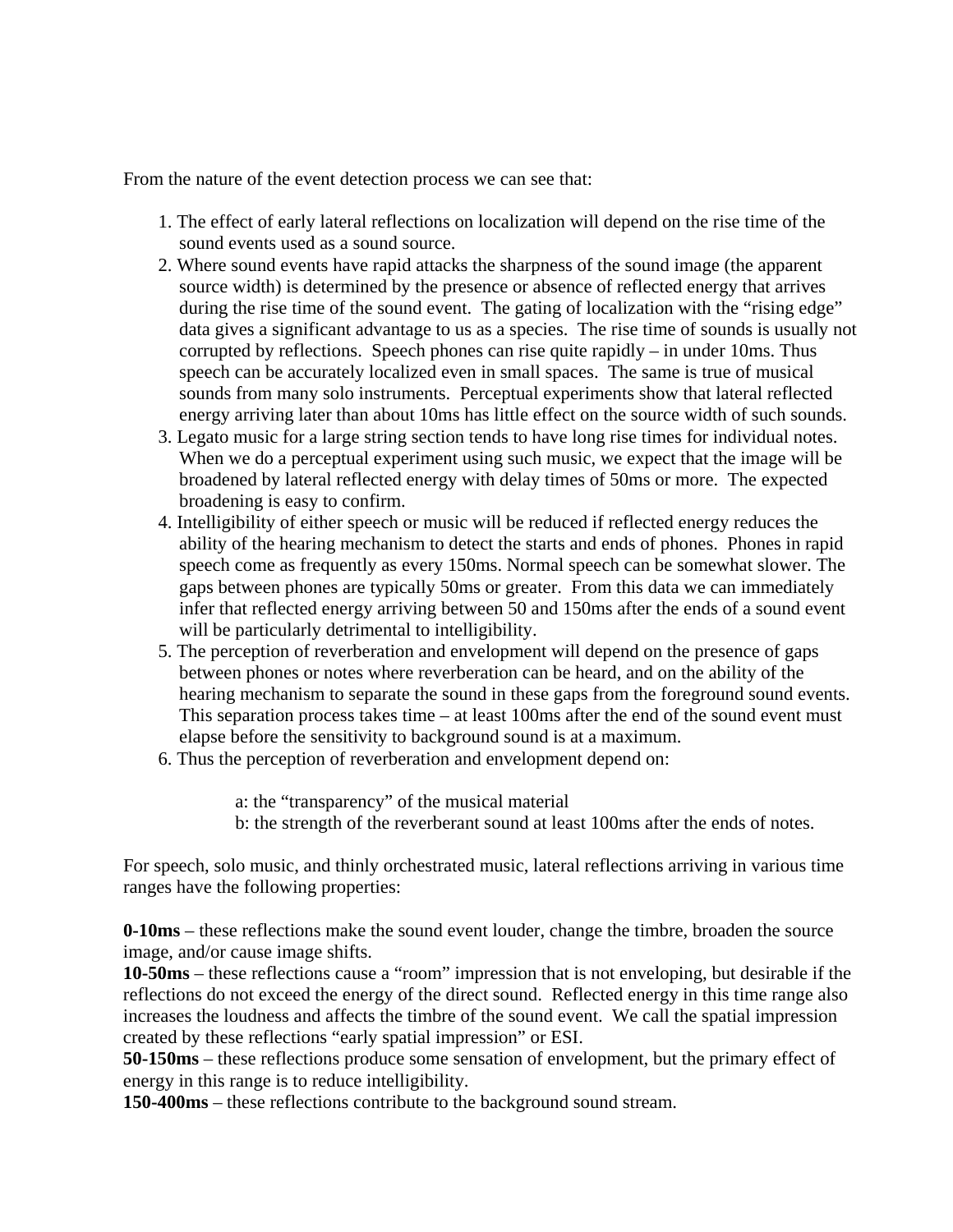The background stream is highly audible. It produces the major perception of "support" for a solo musician, and envelopment for an audience member. The strength of the envelopment perception depends on the absolute loudness of the reverberation. The louder the musician plays the stronger the envelopment perception will be. We call this envelopment perception "background spatial impression" or BSI.

For legato strings and continuous thickly orchestrated music, the beginnings and endings of notes are not easily detected, and the effect of lateral reflections becomes much less dependent on the delay time. Reflections in the following ranges have the effect of:

**0-10ms** – these reflections affect loudness and timbre. They can also widen the sound image and shift the azimuth, but they do not affect envelopment or "room" impression.

**10-50ms** affect loudness and timbre, and broaden the sound image. They also contribute to a form of envelopment we call "continuous spatial impression" or CSI. CSI is less audible than BSI, and depends on the direct to reverberant ratio, not on the absolute level of the reverberation.

**50-150ms** – these reflections affect the musical intelligibility, can broaden the source width, and contribute to CSI

**150-400ms** – these reflections contribute to CSI. With very legato sources these reflections can also affect source width.

Notice for continuous music nearly all lateral reflections affect envelopment. In fact, it is the ratio between the total medial and the total lateral energy that will determine the amount of envelopment. This is particularly true at low frequencies. At least in opera houses the reflected energy tends to be medial at low frequencies, since it comes primarily from the front. Low frequency envelopment tends to be low in such spaces, even for continuous music. With the development of this perceptual theory, we can narrow our list of acoustic properties. For perception the vital sound properties are intelligibility, localization, "room impression" (ESI) and envelopment (BSI).

The importance of each of these perceptions may depend on the type of sound and on personal preference. For speech everyone agrees that intelligibility is of primary importance. For music many if not most listeners believe envelopment becomes much more important, and a substantial degradation of intelligibility and localization is acceptable to achieve adequate envelopment. A lack of "room impression", ESI, is perceived as a lack of distance and blending between the listener and the sound source. This distance or blending is nice to have – but in our experience it is much less important than intelligibility and envelopment. The distinction between ESI and BSI is important, since traditionally it is a lack of early reflections that is blamed for most acoustic problems, and yet it may be possible to augment late reverberation much less expensively than early reflections.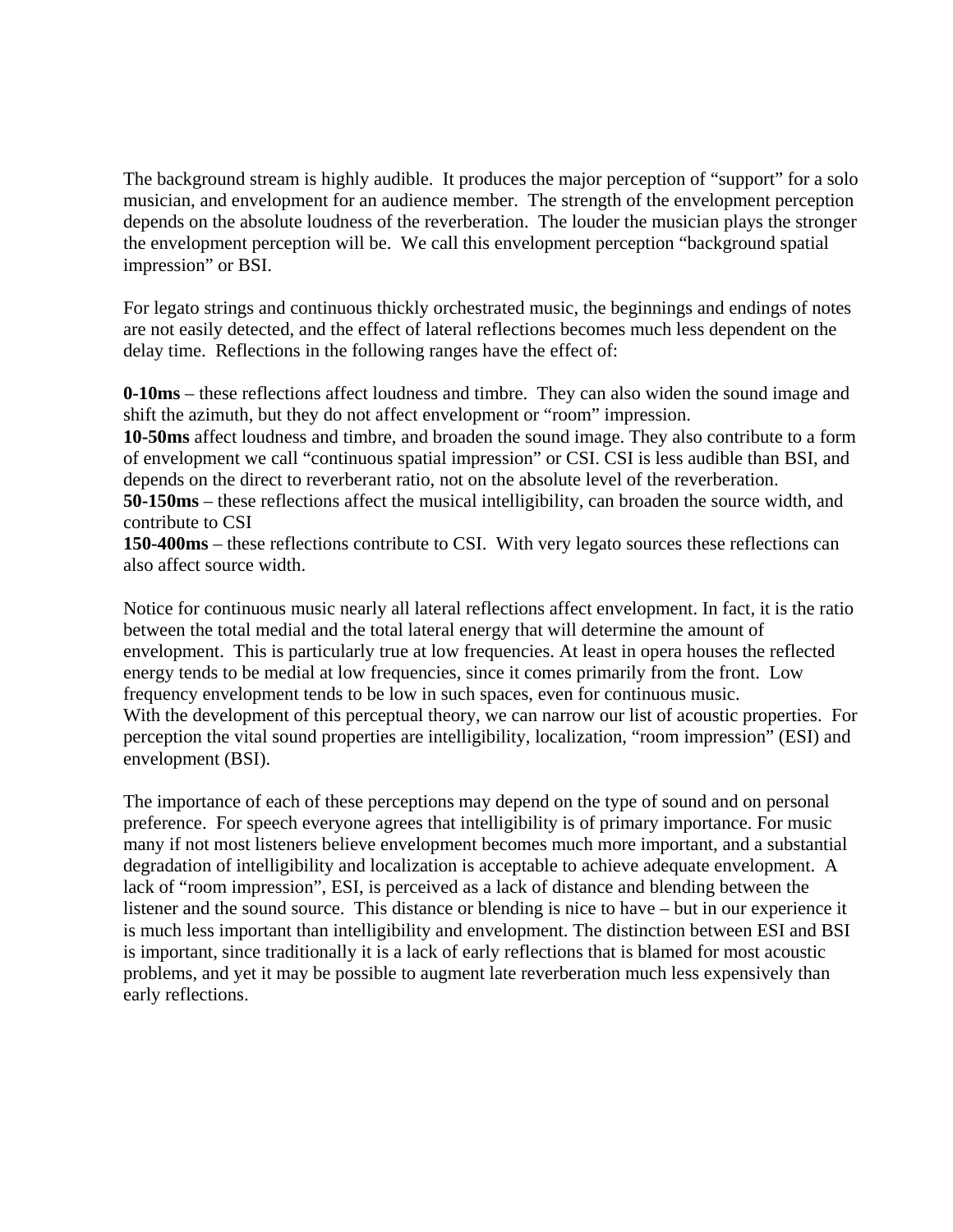## APPLICATION OF THE THEORY TO ACOUSTIC ENHANCEMENT

Modern halls come in all shapes and sizes. In spite of an enormous range of audience capacity and internal volume these halls are expected to sound good with a wide range of sound sources. The problems of designing a hall with good acoustics for speech are well known and will not be extensively discussed here. For speech one wishes to minimize the reflected energy that arrives 50ms or more after the direct sound. Reflected energy or energy from a reinforcement system that arrives earlier than 50ms can be helpful as long as it is primarily medial.

It is well known that if a hall is to be used for music it should have a longer reverberation time than a hall designed for speech, and it is widely believed that a two second reverberation time is optimal for music. Unfortunately the acoustic properties of a hall depend both on the reverberation time and the volume of the hall. A small hall with a two second reverberation time sounds very different from a large hall with a two second reverberation time. One reason is that in natural acoustics the reverberation time, the reverberant level, and the distance at from the sound source for a given direct to reverberant ratio are all linked. You can not alter one without altering all of them. In general a small hall designed for a two second reverberation time will have much too high a reverberant level for most purposes. The critical distance – the distance where the direct sound and the reflected energy are equal – is too small. Another difference is that in large halls the early reflections in the time range of 50-150ms can be lower in energy than in small halls of the same reverberation time. In many large halls the reverberation decay is not immediately exponential. There may be a few early reflections from the stage house, but then there is a little less energy than one might expect before exponential decay begins. This characteristic is particularly noticeable in a hall without a stage house, such as the Concertgebouw in Amsterdam. The result is a sound that has both high intelligibility and an strong sense of envelopment. A small hall can not achieve this sound. If we make it reverberant enough to supply envelopment, the energy in the 50-150ms range is too high. Intelligibility, localization, and timbre are all compromised.

With electronic enhancement the reverberation time and the critical distance do not have to be linked. The energy in the time range of 150ms and beyond can be altered without excessive energy in the early field. When using multiple time variant reverberation systems it is not necessary to use a large number of microphones, and we recommend that two to four microphones be installed as close as possible to the sound source consistent with uniform coverage. With such an array the feedback can be minimized, and the designer has much more control over the reverberant level.

All enhancement systems are not equal in this regard. Some current enhancement systems place the pickup microphones at distances greater than the reverberation radius from the sound source. With these systems the enhancement system acts as negative absorption. Any increase in level from the enhancement system must increase the reverberation time through acoustic feedback.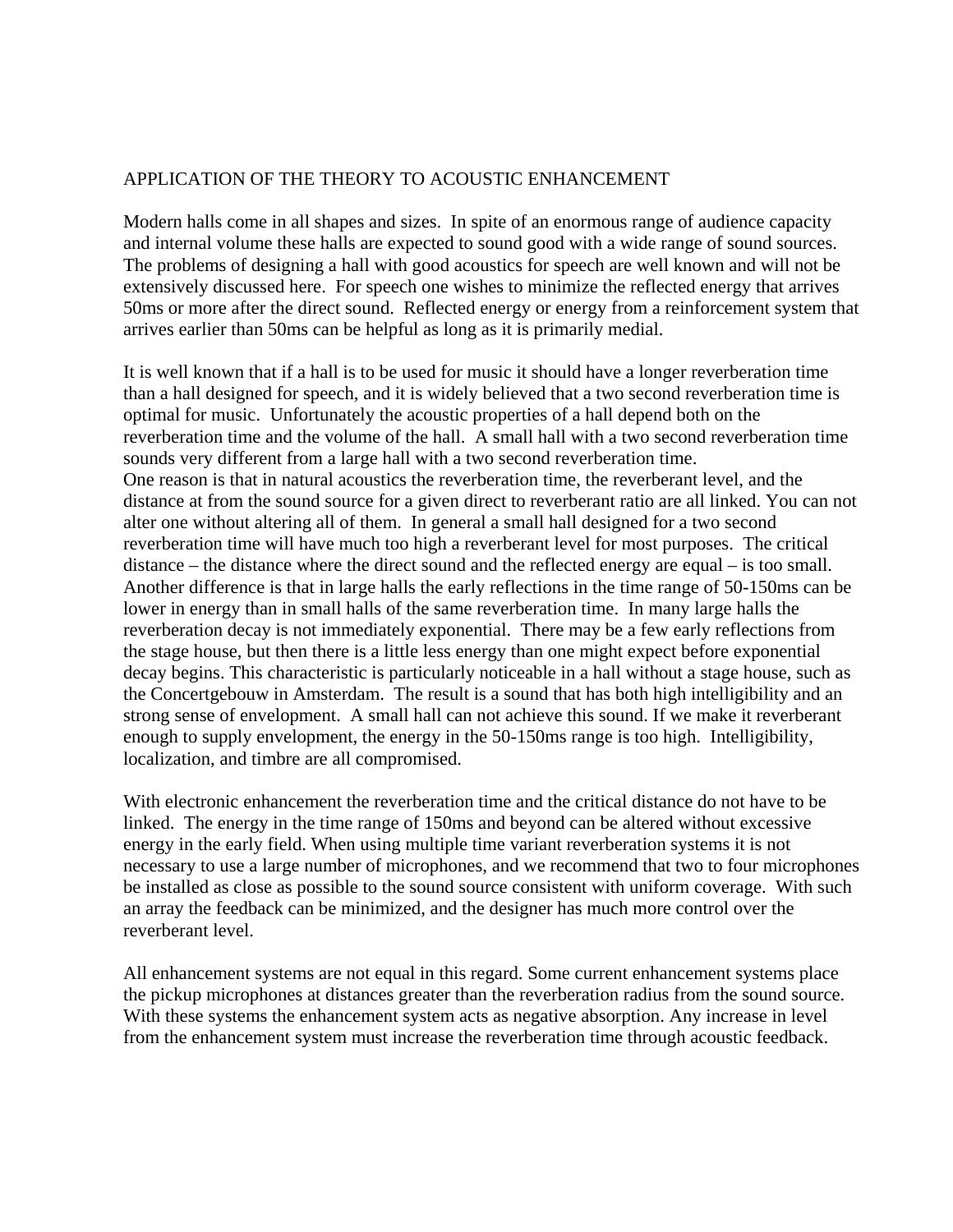# EXAMPLES **Deutches Staatsoper, Berlin**

The Berlin Staatsoper is typical of a great number of European opera houses. It has a horseshoe plan with four rings, and a seating capacity of about 1500. The stage house and proscenium are small by modern standards, which gives the house an intimate character very well suited to many types of opera, particularly Mozart. The occupied reverberation time is below 1 second at most frequencies, but speech intelligibility, a vital component of the dramatic connection between an actor and the audience, is very good throughout the hall. Although the acoustics were excellent for drama, they lacked envelopment for the orchestra, particularly for the music of Strauss and Wagner. The lack of envelopment was blamed (as usual) on a lack of early reflections, although attempts to improve the situation with reflectors had failed. Like many other opera houses the Staatsoper had minimal funds available for any improvements to the hall acoustics, which had been judged "good enough" for many years.

Through the efforts of Albrecht Krieger, the tonmeister, and Daniel Barenboim, the music director, a Lexicon LARES system was temporarily installed in 1996 for a series of performances of Wanger's "Das Rheingold" and "Die Walkure". Installing the system in an historic building presents particular challenges. The theater had already installed a set of 10 loudspeakers in the back wall of each ring. Eight additional loudspeakers were installed in a circle around the domed ceiling, and a pair of subwoofers were installed over the proscenium. The ceiling speakers and the speakers in the rings were driven by separate LARES frames, so each could be balanced separately under computer control. The LARES systems were driven by two hypercardioid microphones installed high over the orchestra pit. The ring system and the ceiling system were separately equalized for flat feedback transfer between the loudspeakers and the pickup microphones using the built-in calibration programs in the LARES system. The overall balance was then adjusted for uniform coverage through the hall. It turned out to be possible to achieve a +- 1.5dB uniformity.

During rehearsals for "Das Rheingold" we learned that the adjustment of the system was critical, and that the ability to separately adjust the performance of the system at different frequency bands was vital. We found that the intelligibility of the singers must be preserved at all times. At first, this meant reducing the system level to the point where there was little improvement for the orchestra. However, we realized that the frequencies that convey the most information in speech and singing lie between about 700Hz and 4000Hz, and the majority of the orchestral energy lies in the fundamentals of the musical tones. These fundamentals lie chiefly below 500Hz. Thus in theory it is possible to increase the envelopment for the orchestra without compromising the acting. The system needs to be frequency dependent. With the help of the artistic staff, including the music director, we found an equalization that did the job – about a 6dB reduction in reverberant level above 500Hz.

With the equalization the orchestral sound was greatly improved. All the instruments became richer, and the sound spread out from the pit and surrounded the audience. The measured reverberation time rose to 1.7 seconds at 500Hz, somewhat less above and somewhat more below. Compared to the original house these changes are enormous – but to an untrained listener the sound was completely normal. The following performances brought critical praise – particularly for the orchestral sound, and no complaints.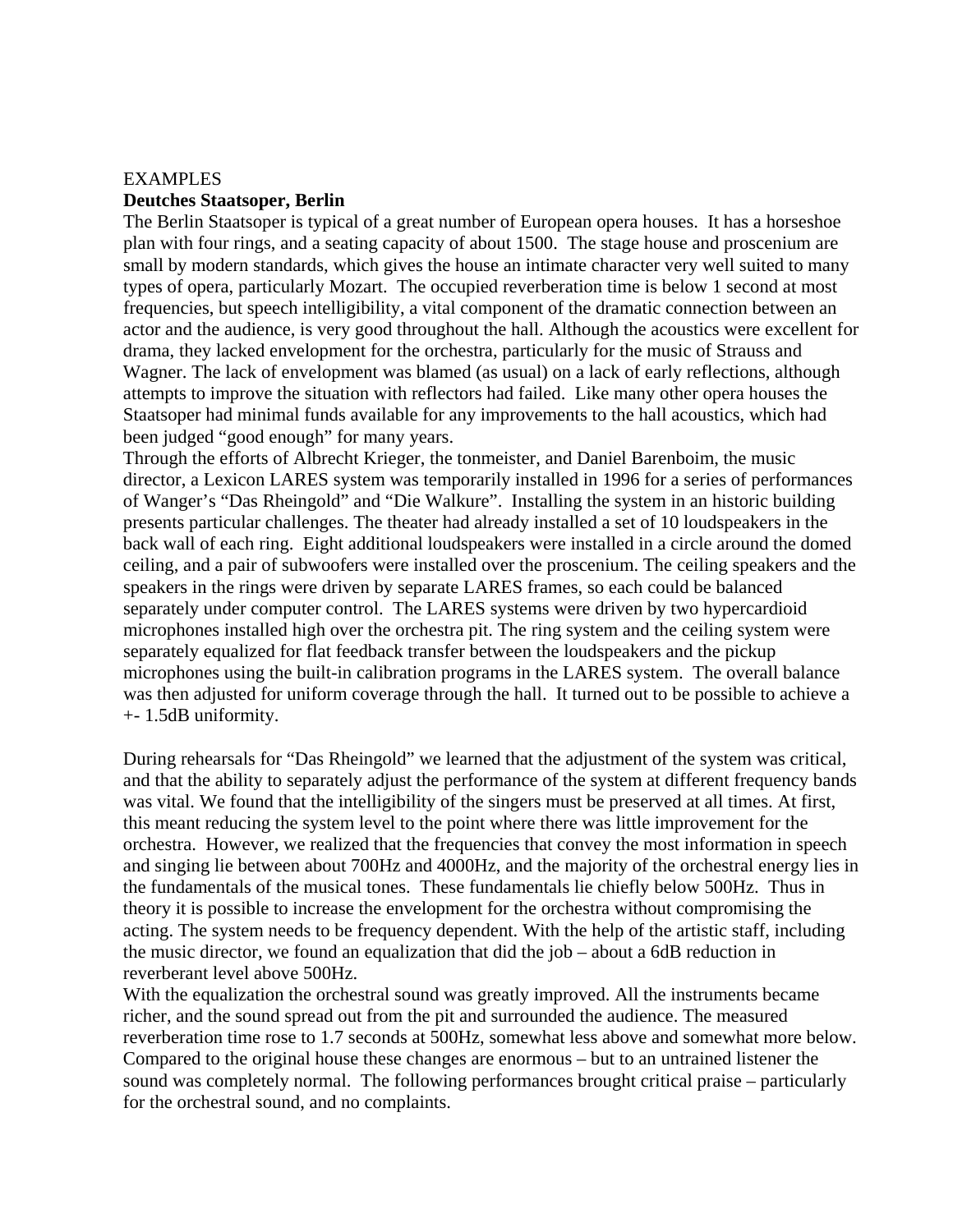A permanent installation was completed in March of 1997, and has been in continuous operation on every performance since that time. In the permanent system some of the loudspeakers in the rings were replaced with cardioid loudspeakers above the door frames, a solution that solved some problems with hot spots directly in front of the earlier speaker positions. Two independent subwoofers were installed at opposite sides of the ceiling dome. The system was installed entirely by the house staff, using available equipment were ever possible. In spite of (perhaps because of) the low budget approach the system fits the hall well. The system is particularly beneficial for ballet, where the reverberation time is raised to

2.0 seconds, and less equalization is used. Critical reception continues to be excellent. The relative simplicity and low cost of this system depend on several factors unique to the Staatsoper. One is the skill and dedication of the resident sound staff under Albrecht Krieger. Another is the excellent speech intelligibility everywhere in the hall. Thus no conventional acoustic modification was needed to achieve this vital goal. The relatively low level of early lateral reflections in this case contributed to a sense of intimacy and connection between the performers and the audience. The small proscenium opening and the very high use of the theater also contribute. Because there is always a new production in the wings, the upper stage house is always full of absorbent curtains and sets. The natural reverberation time of the stage house is thus usually quite low. An actor can move from far downstage to far upstage with only a moderate change in the reverberant quality of the voice. This simplifies the pickup problem. A single pair of microphones can successfully capture both the actors and the orchestra.

## **Hummingbird Centre, Toronto**

The Hummingbird Centre – formerly the O'Keefe Centre – is the home of the Royal Canadian Opera company, and the site of many music and ballet performances. It is a very large hall, with 3200 seats. In spite of the large hall volume the reverberation time is low, about 1.2 seconds. The unaugmented sound in the stalls is lacking in envelopment and reverberation, while the sound in the balconies is weak and muddled.

A LARES system was installed in the spring of 1998. The system uses four LARES mainframes, and four B&K cardioid microphones as pick-ups. The 312 loudspeakers are hidden in the procenium, in the diffusing elements along the side walls, in the ceiling of the hall, and under the balconies. The hall is divided into four separate time delay zones for the reverberation and direct sound reinforcement.

In the Hummingbird there are two problems. The envelopment needs to be augmented in the stalls and under the balconies. But at the same time the loudness and intelligibility needs to be raised throughout the house. Here is where the use of close directional microphones is helpful. By using these microphones it is possible to reinforce the direct sound without increasing the reverberant level in the hall through feedback.

The LARES software allows a direct sound reinforcement with some feedback reduction to be mixed in with the later reverberation. This feature was used in the proscenium and in the later time zones in the Hummingbird with good effect.

The equalization we found useful in the Staatsoper turned out to be equally useful in the Hummingbird – and in several other installations. Since this equalization is based on the properties of human perception, it is likely to be generally applicable.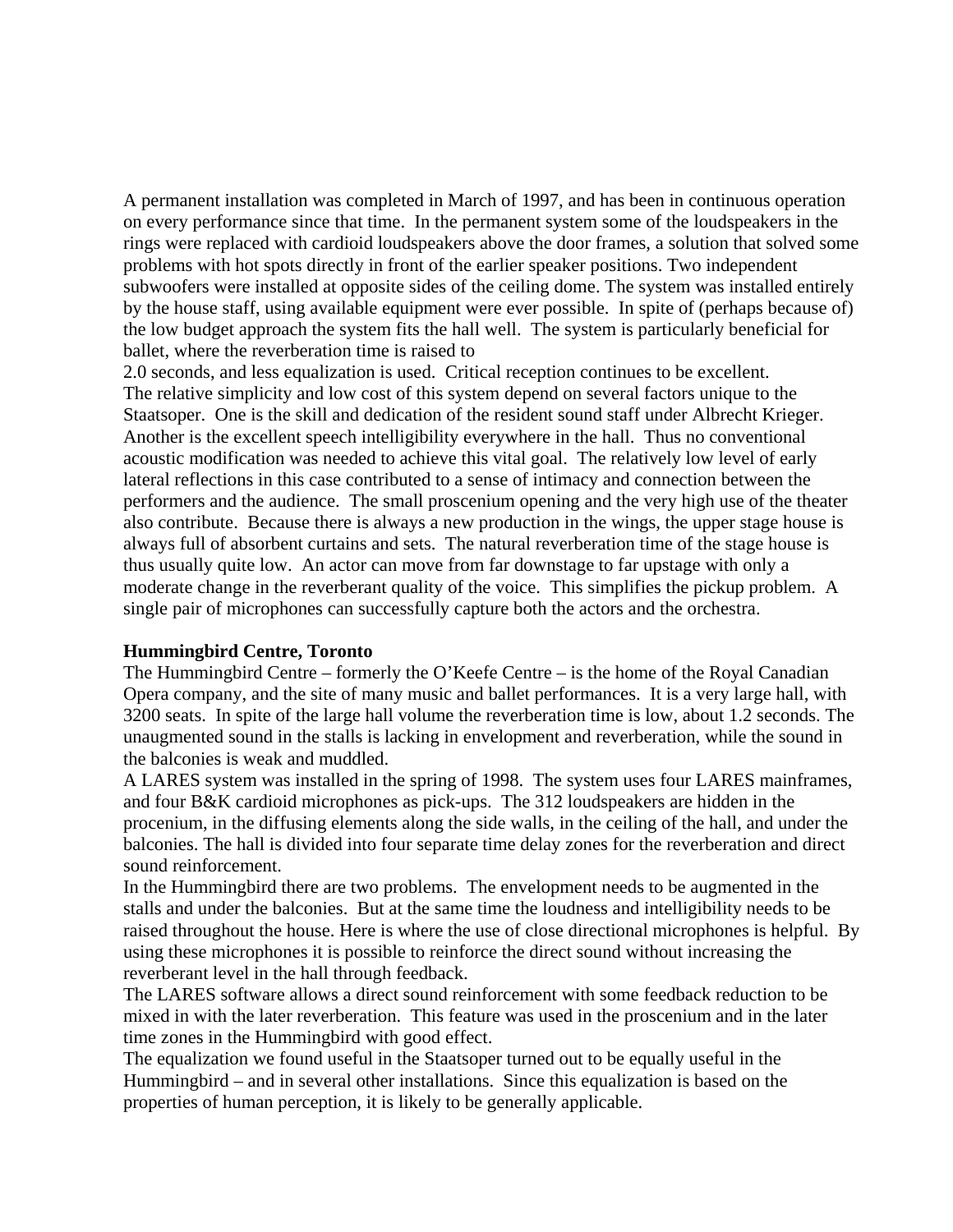Once again critical responses to the hall has been very favorable. The system is in use for all music performances (except for modern musicals and operas that include electronic amplification of all the instruments and voices.)

## **The Circle Theater, Indianapolis**

The Circle Theater was originally a Vaudeville house, converted to a concert hall for the Indianapolis Symphony. It seats about 1800. The natural reverberation time is low. A LARES system was installed with Jaffe Holden Scarborough Acoustics. It consists of three LARES frames, one dedicated to early reflections in the front of the hall, and two to the overall late reverberation. The reverberation under the balconies is controlled by one system, and in the stalls and over the balconies by another.

The primary purpose of the system is to augment the later reverberation, thus increasing the musical support and envelopment. During the final adjustment I spent some time with Paul Scarborough listening to the orchestra in many seats in the hall, while turning on and off the augmentation of early lateral reflections. These reflections are chiefly responsible for increasing a sense of distance and blend in the early sound of the orchestra. We both concluded that the augmentation was worthwhile. However for me the effect was not essential for the enjoyment of the music. Without the early reflection augmentation the sound of the orchestra was a bit too direct or "in the face." With the early reflections the sound was a bit better blended and more gentle. However without it doubt it was the later reverberant energy supplied by the system that was essential. Sound throughout the hall was richer, more enveloping, and better balanced with the system on. Once again the system has achieved critical acclaim. The major orchestral critic in Indianapolis immediately noticed the system and wrote a glowing review of both the orchestra and the hall.

## **Adelaide Festival Center Theatre (AFCT)** – Adelaide, Australia

The AFCT is an example of what can be done with a large hall when there is adequate funding. The hall has 2200 seats, and an occupied natural reverberation time of 1.2 seconds. As in many opera houses the stage house was too reverberant and the audience house was too dry. About 350 sq. meters of absorption was added to the stage house to control the reverberation there, and 250 sq. meters of absorption was added to the stalls to correct low frequency problems. Additional absorption was added to the rear walls of the rings to reduce focusing of sound back to the stage. Carpets were removed and replaced with wooden flooring. The result was an articulate room with low natural reverberation time.

The LARES system consisted of five LARES frames, two for early energy throughout the hall, two for late energy, and one for reverberation to the stage. Six B&K cardioid microphones were used, and 288 loudspeakers. The adjustment and calibration of this system was performed by the local staff with the help of my colleague, Steve Barbar. The flexibility of adjustment is very high, putting a large burden on the ears and the knowledge of the personnel making the final selection of settings.

The system has been in use for an entire performance series of the Wagner "ring", and for several purely orchestral performances. The control system allows easy selection of settings of the system for opera, ballet, or orchestra. The critical response to the system has been very good.